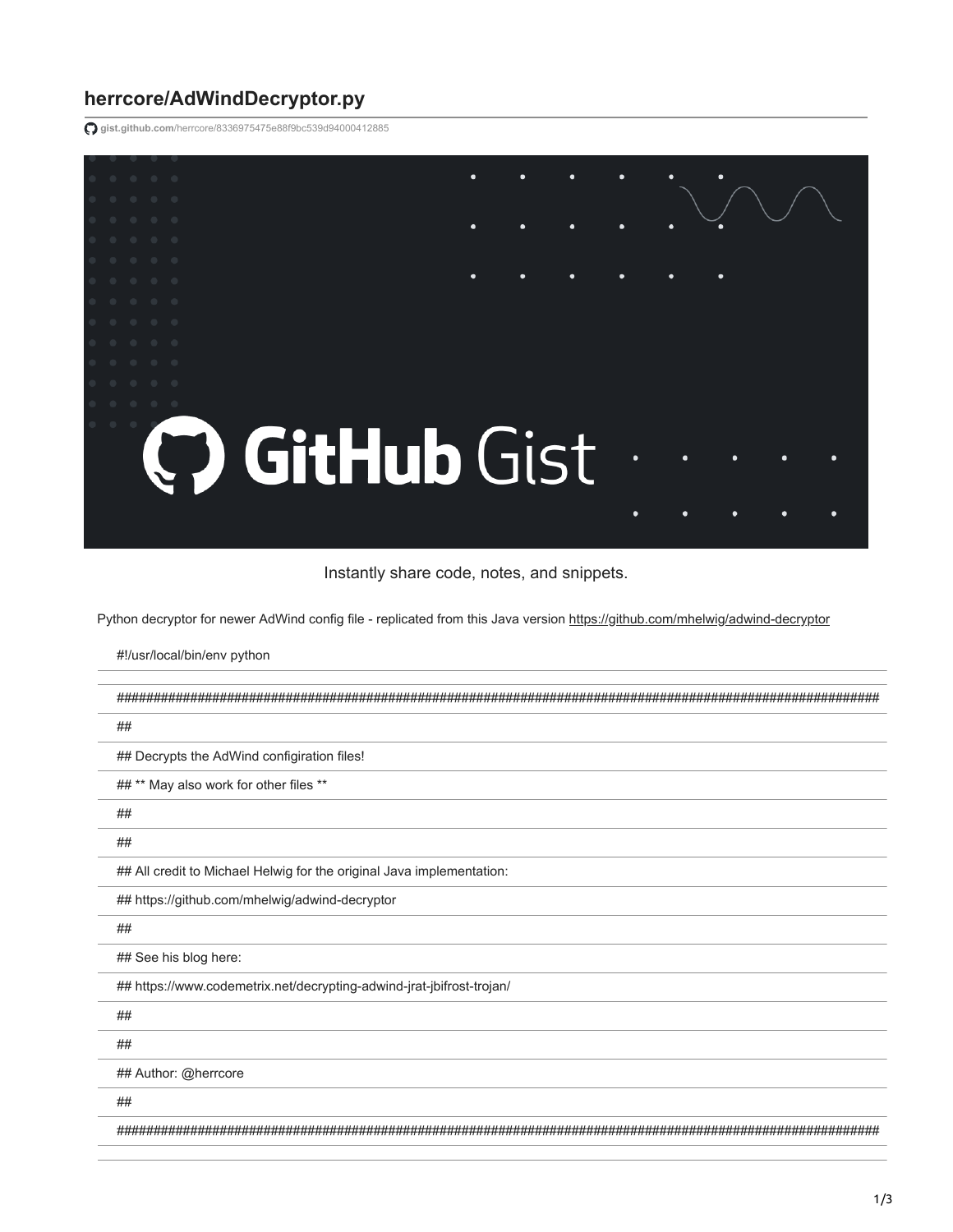# pip install javaobj-py3 not javaobj

try:

import javaobj

except:

print "You need to install javaobj-py3... try pip install javaobj-py3"

from Crypto.Cipher import AES

from Crypto.PublicKey import RSA

import argparse

import sys

def \_\_read\_file(file\_path):

with open(file\_path, "rb") as fp:

 $data = fp.read()$ 

if not data:

print "Error: file %s could not be read" % file\_path

sys.exit(-1)

return data

def main():

parser = argparse.ArgumentParser(description="Decrypt AdWind configuration files.")

requiredNamed = parser.add\_argument\_group('required named arguments')

requiredNamed.add\_argument('--rsa\_file', dest="rsa\_file", default=None, help="Specify path to the serialized RSA KeyRep file", required=True)

requiredNamed.add\_argument('--aes\_file', dest="aes\_file", default=None, help="Specify path to the AES file (RSA encrypted)", required=True)

requiredNamed.add\_argument('--config\_file', dest="config\_file", default=None, help="Specify path to the encrypted config file", required=True)

args = parser.parse\_args()

rsa\_data = \_\_read\_file(args.rsa\_file)

aes\_data = \_\_read\_file(args.aes\_file)

config\_data = \_\_read\_file(args.config\_file)

# deserialize the KeyRep RSA file

pobj = javaobj.loads(rsa\_data)

# extract RSA DES key from deserilized class

rsa\_priv\_bytes = ''.join([chr(y&0xff) for y in pobj.encoded.\_data])

rsa\_priv\_crypt = RSA.importKey(rsa\_priv\_bytes)

aes\_key\_data = rsa\_priv\_crypt.decrypt(aes\_data)

## Split on '\x00' and remove the first bit as it's padding